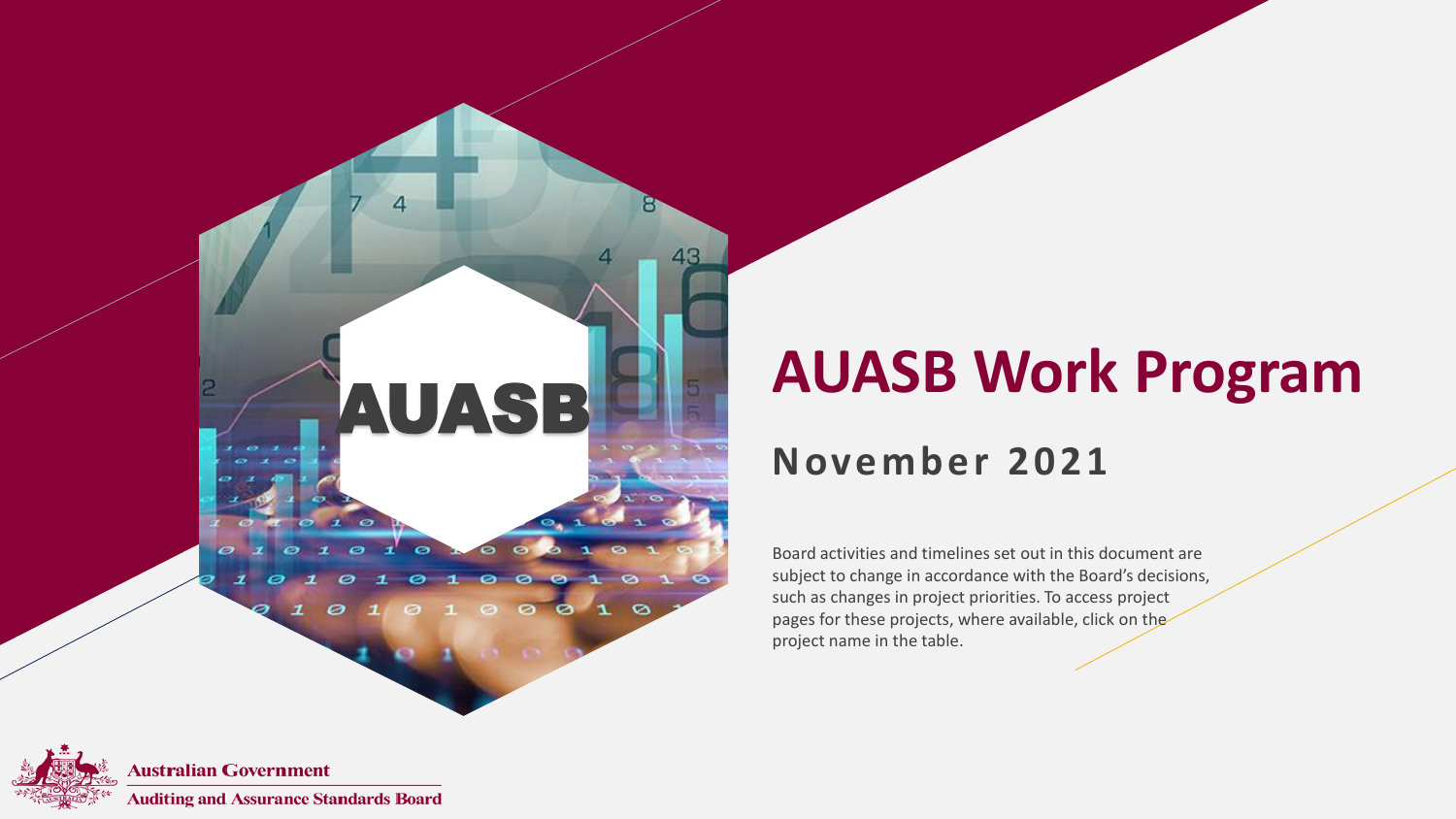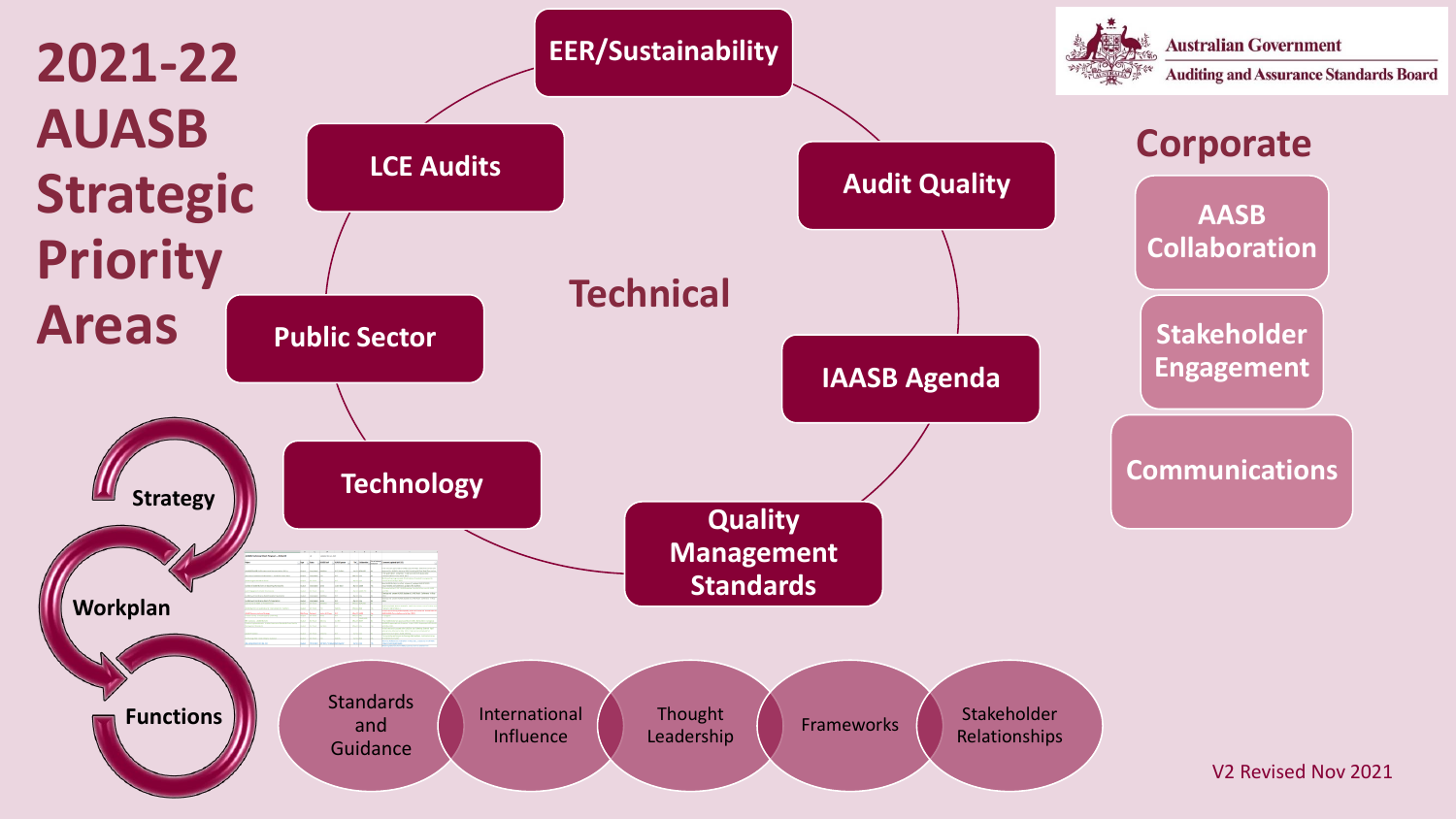# **2021-22 Technical Work Program**

### *Key outputs / projects delivered to date*

- AUASB Bulletin on EER Assurance
- Response to IAASB 2022-23 Work Plan Survey
- Updated AUASB Preamble (ASA 101)
- Revised ASA 560 *Subsequent Events* • Data Integrity Guidance Bulletin
- Consultation Paper for Audits of Less Complex Entities
- Update of GS 010 (Questions at AGM's)
- ASA 800 updated for AASB changes to remove SPR
- Amending Standard for Portal/ASA 101/ASA 315 editorial changes
- Updated AUASB Due Process Framework for 'Narrow Scope' projects
- Updated AUASB/NZAuASB Conformance and Harmonisation Policy

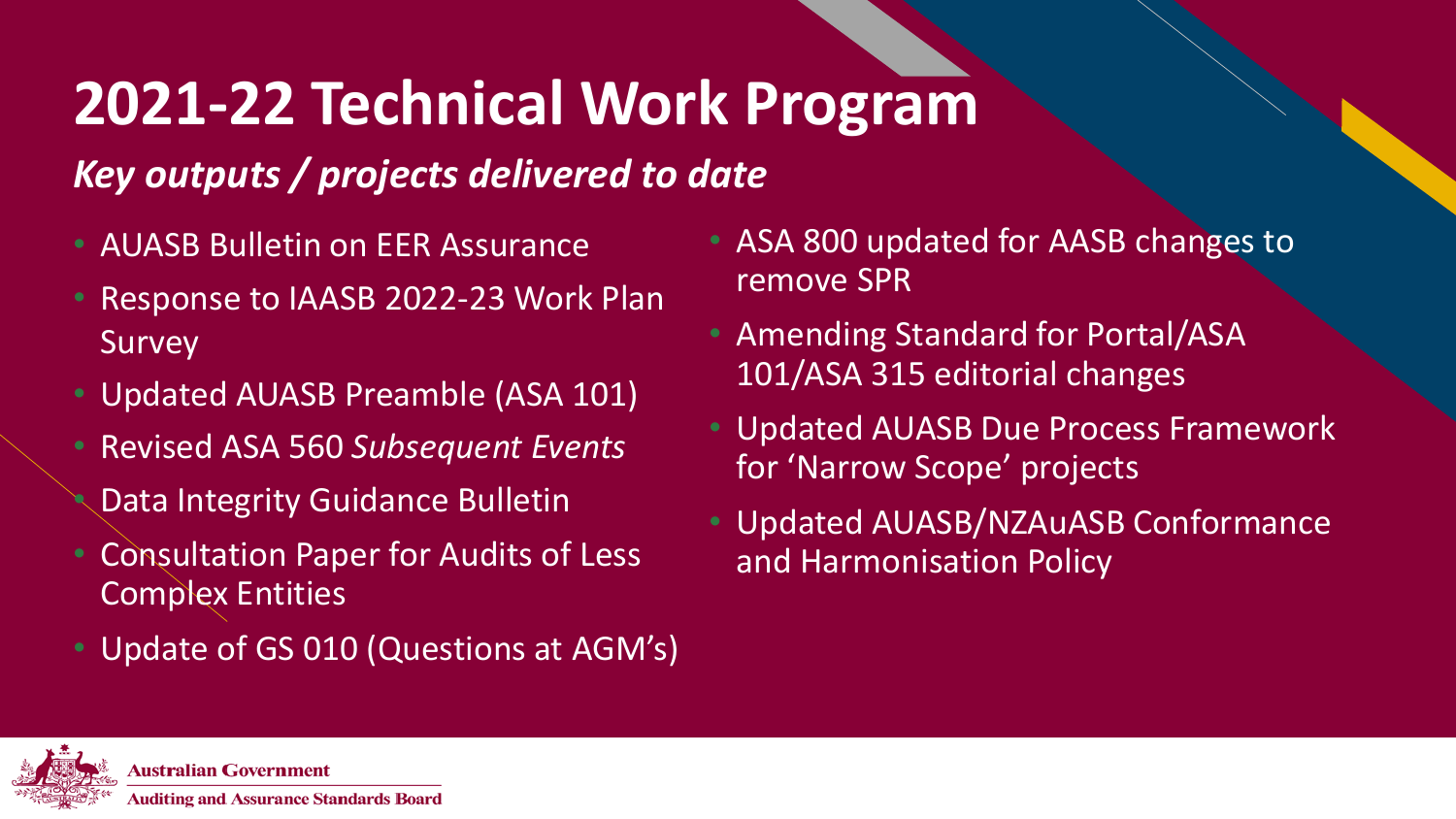# **2021-22 Technical Work Program**

#### *Projects in progress or carried forward from 2020-21*

- LCE Consultation Paper<sup>#</sup>
- Audit Engagement related disclosures
- Data Reliability Guidance Publication
- FRC Audit Quality Action Plan and PJC Responses (incl. Going Concern) #
- ASA 315 Implementation Guidance
- Quality Management Standards Implementation Support
- Public Sector Audit Issues Project Advisory Group / GS 023 #
- Compilations ASA 315 & QM Standards
- AUASB Bulletin on Review of ASIC Inspection Findings #
- Joint Bulletin with the AASB on broader international developments in EER
- IAASB Projects (ISA 600<sup>#</sup>, Audit Evidence, Going Concern<sup>#</sup>, Fraud<sup>#</sup>)

# Included on Nov / Dec 2021 AUASB Agenda

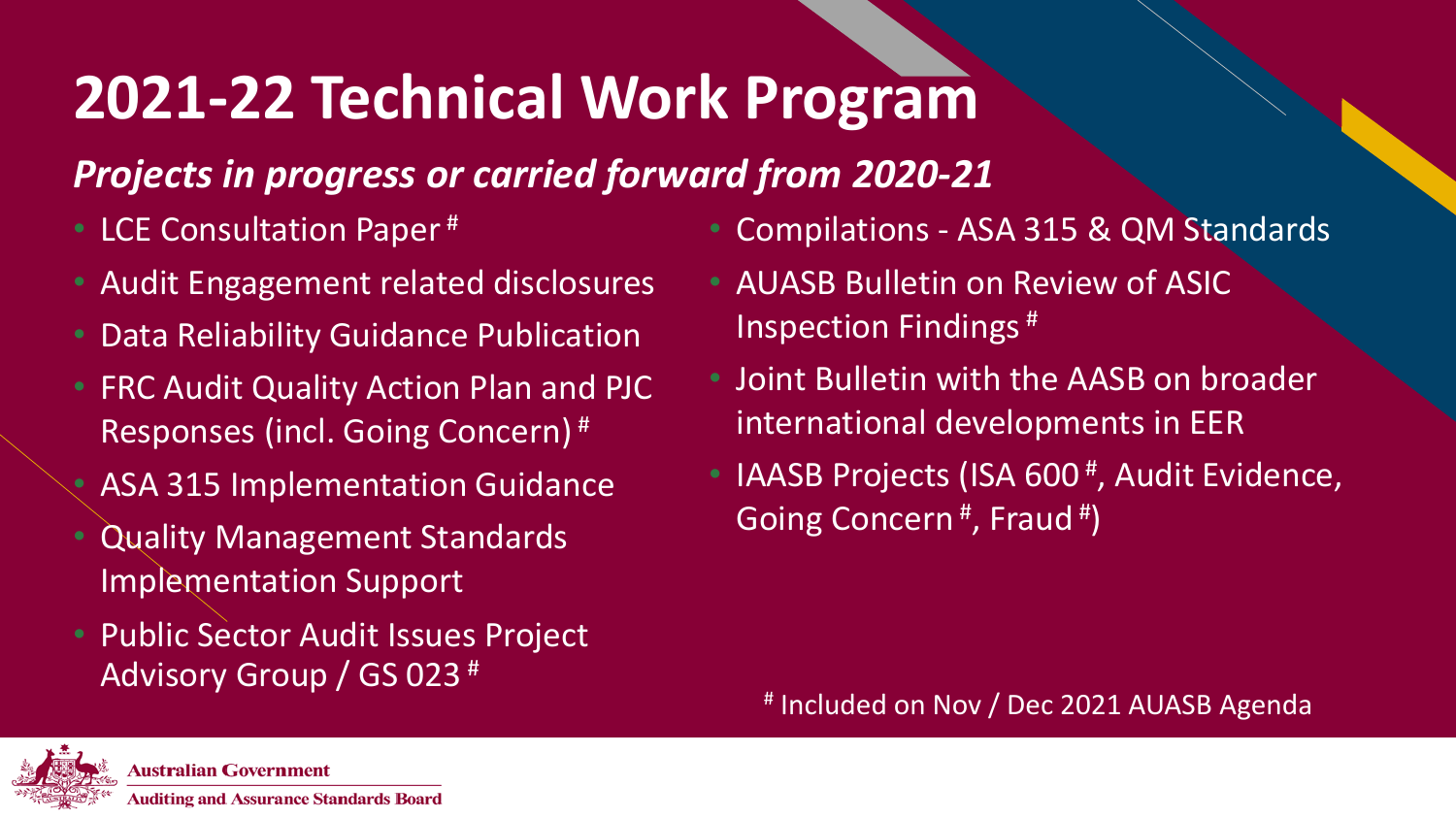# **Other 2021-22 AUASB Projects**

- Update of AUASB Domestic Standards for revised QM Standards
- AUASB Agenda Consultation Process
- Consideration of KAM reporting beyond Listed Entities
- ASAE 3450 Assurance Fundraisings Standard Update
- GS 016 Bank Confirmations
- Post Implementation Reviews ASAE 3100 & ASAE 3500
- New Group Audits Standard ASA 600